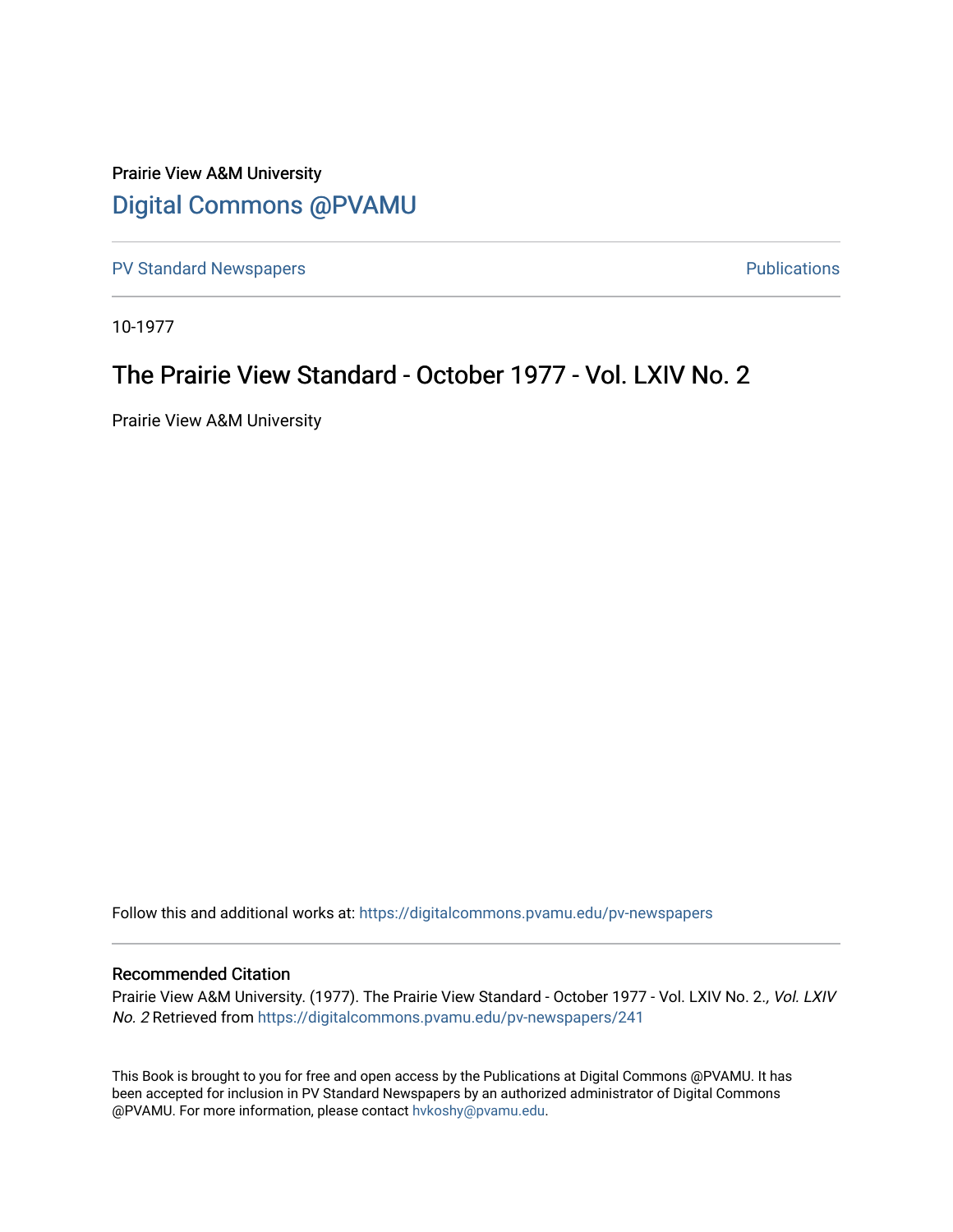

# **Redevelopment of PV Campus Underway**

The State of Texas has allocated approxiametely \$16.5 million dollars for the redevelopement of Prairie View **A&M** University.

So far, two new buildings have been completed, The Health Center located directly in back of the Old Hospital, and The Arts and Science Building (Hobart Taylor Hall), which is opposite the Memorial Center (south). Also, an annex is being connected to the Engineering Building, upon completion should bring a facade look. Repairs and fixtures are being performed on the Harrington Science Building (roofing). Renovation and Prefabrication is being constructed towards the completion of The Placement Center (Anderson Hall), and The Student Affairs and The Dean offices' (Evans Hall).

The Utility Expansion consist of a Power Plant, Electrical System and Steam System for hot water. Tunneling (grading) and pipelaying has begun, to accomodate Fuller Hall and the New Engineering Building. Date of expected completion June, 1978.

The streets and sidewalk is progressing according to schedule. A new attractive entrance is scheduled which will include a four-lane road leading to the heart of the campus.

## **6th Annual Career Festival Held**

The Sixth Annual Career Festival was sponsored by the Department of Career Education and Placement Services on September 21. Exhibits and programs were held in Alumni Hall throughout the day.

Over fifty of the top business, governmental agencies and industrial firm's sent representatives to the events which involved students, faculty and staff across the university campus.



*STUDENT SENATE OFFICERS-Kenneth Edmondson, President and other student government officials accept certificates of office from President A.* I. *Thomas. Representation on the Senate includes all ma;or campus orxanizations, including schools and departments.* 



*SCHOLARSHIP HONORS-Students and faculty leave fieldhouse following annual Fall Honors Convocation. The colorful recessional shows leaders of the lead organization-Alpha Kappa Mu Society and two faculty members who were recongized for having recently*  received doctorate degrees. The entire faculty and over 300 students *were the center of attraction at the events designed to highlight academic achievement.* 

#### **National Urban League Project**

## *Black* **Executive Exchange Program Helping PV Business Students**

Several visiting lectures are helping to put real meaning into advertising and other business courses on campus.

Their services is part of a series of presentations coordinated by the National Urban League's Black Executive Exchange Program (BEEP). BEEP is sending 200 black professionals and executives to guest-lecture in 35 various courses at 32 traditionally black colleges and universities this semester to share with the students practical applications of classroom principles as utilized in the "real world" of work. Since 1969, BEEP brought together over 800 black professionals with 56 black colleges, through the generosity of several hundred participating corporations, government agencies, and professional organizations.

The Bristol Myers Company is serving as special co-sponsor of Prairie View's Advertising course, providing eight executives over the course of the semester to serve as guest-lecturers.

*BRISTOL-MYERS STAFFERS LECTURE IN ADVERTISING-Recent speakers included Saundra Mitchell, Media planner; Roger* 

C. *Tucker; publications designer and Lester Thomas, budget officer. All work in the company's New York headquarters.* 





*Tucker Mitchell Thomas*